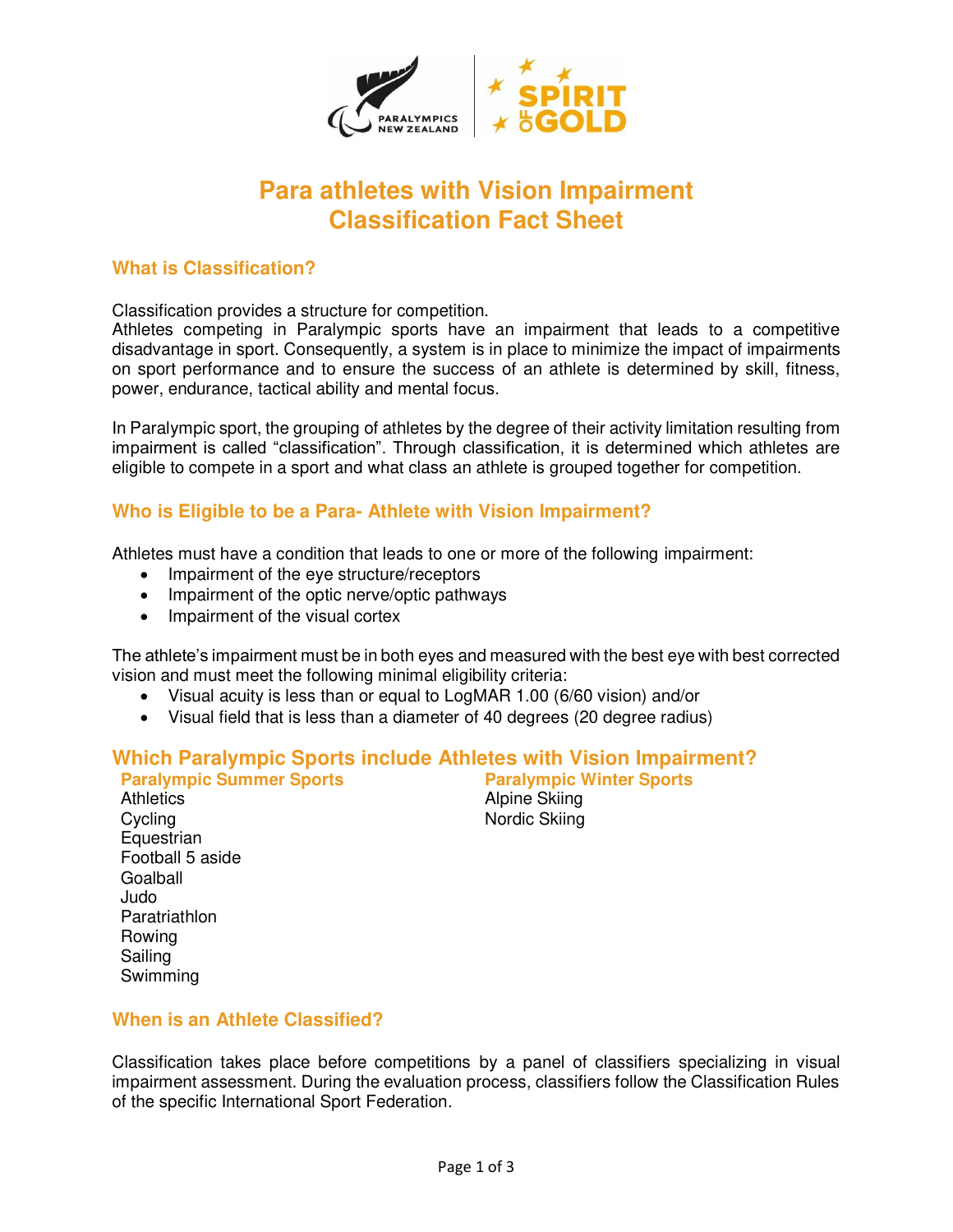

# **Levels of Classification:**

#### **Provisional Classification**

Provisional classifications are temporary classifications allocated to an athlete and are valid until such time the athlete can be classified by a classification panel (National Classification).

Provisional classifications may be allocated to an athlete for a specific sport in one of, but not limited to, the following situations:

- At a national event where a classification panel is not available
- As a national entry level for athletes new to the sport to give a guideline as to their eligibility for Para sport.

Provisional classifications are allocated by a classifier on receipt of a Visual Impairment Medical Diagnostic Form which is obtained off the PNZ website: www.paralympics.org.nz

A provisional classification may be subject to change upon formal classification assessment by the sports specific classification panel.

Athletes may be eligible for medals but will not be eligible for records.

#### **National Classification**

A national classification is a sport specific classification carried out by a trained national classification panel. The classification process is the same process administered by the International Federation and outlined in the section below: "How is an Athlete Classified".

A national classification is generally offered at national sport events where medals and records can be allocated to those athletes with a national classification.

#### **International Classification**

An International Classification is allocated to all athletes reporting to an International Competition for the first time. Once an athlete has received a confirmed international classification they will not need to be classified again unless there is a change of medical condition.

#### **How is an Athlete Classified?**

An athlete is classified by a formal evaluation process by trained sport specific classifiers Classifiers for athletes with vision impairment are vision specialists and may include those who are an Ophthalmologist, Optometrist or Orthoptist

Prior to the commencement of classification evaluation an athlete must sign a consent form. The athlete will then undergo a variety of assessments of the eyes and the appropriate competition sport class will be allocated according to the extent of the activity limitation resulting from the impairment.

There is no cost to a classification

Each Para sport that is inclusive of athletes with a visual impairment may have just one class for visual impairment or three, as below.